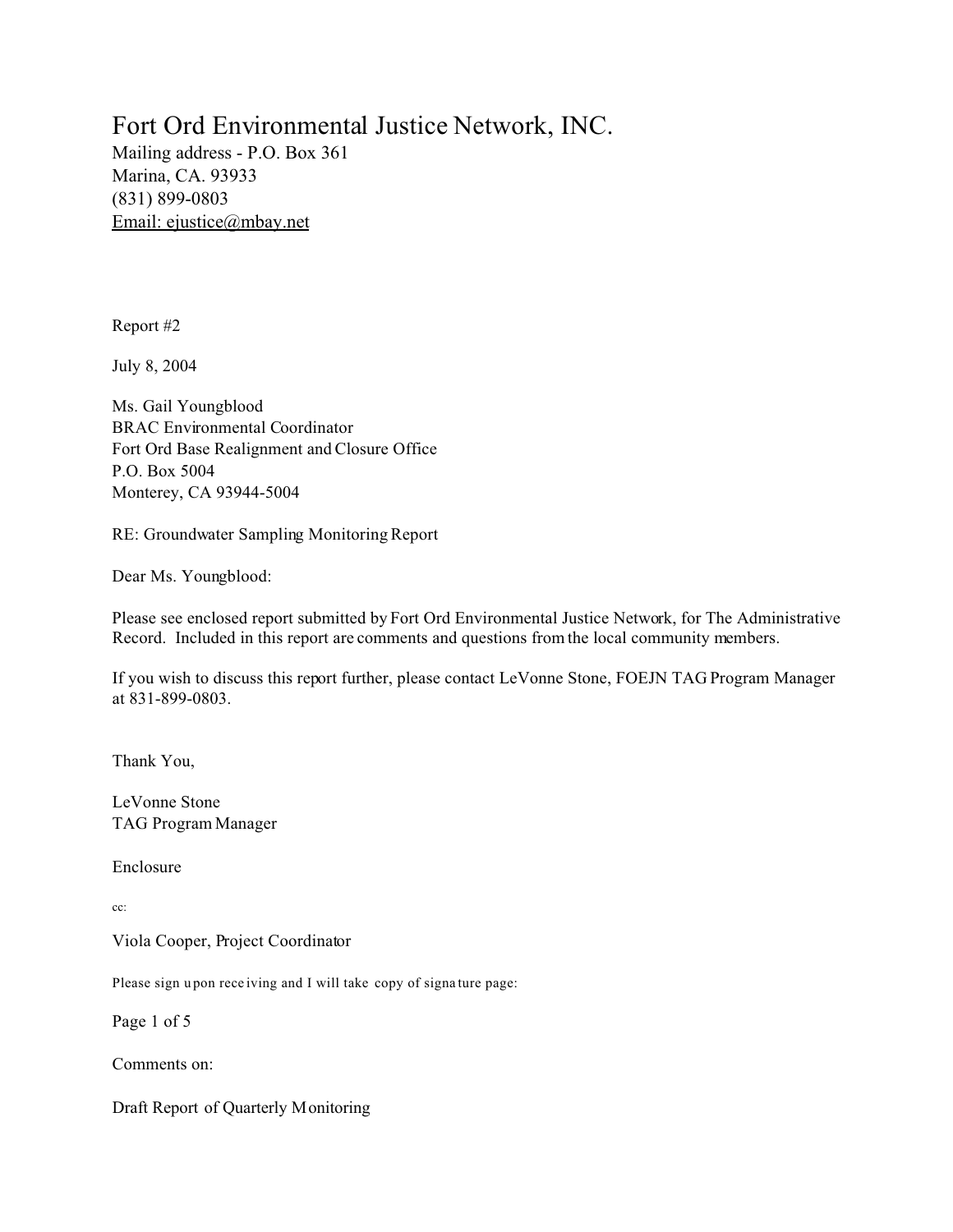October through December 2003 Groundwater Monitoring Program Former Fort Ord, California May 4, 2004

Prepared by Dr. Peter L. defur Environmental Stewardship Concepts 1108 Westbriar Dr., Suite F Richmond, VA 23238 804-741-2922

July 8**,** 2004

"This do cument has been funded partly or wholly through the use of U.S. EPA T echnical Assistance Grant Funds. Its contents do not necessarily reflect the policies, actions or positions of the U.S. Env ironmenta l Protection Agency. The Fort Ord Environmental Justice Network Inc. does not speak for nor represent the U.S. Environmental Protection Agency." But FO EJN does represent the impacted, disenfranchised community members.

Mention of any trade name or commercial product or company does not constitute endorsement by any individual or party that prep ared or sp onsored this report.

These c ommen ts were prepared at the request of the FOEJ N to provide technical comment to the Army and summarize die report for the comm unity

#### Summary of the groundwater monitoring program

The groundwater sampling program report now addresses all of the groundwater contamination problems on the base. The specific areas in the program are Operable Unit I (Sites 2 and 12), Operable Unit 2, the Carbon Tetrachloride plume (at Lexington Court), and other areas. Results from all these areas are reported together in this document. The Quarterly Monitoring report is the summary of information that the Army received from the contractor (N4ACTEC) on groundwater contamination.

The contractor samples and measures groundwater from wells that have been installed for the purpose of detecting contaminants in the groundwater. The contractor samples two types of wells installed for different purposes. One set of wells is used to determine the depth of the groundwater and the relationship to sea level. The information from these wells is used to estimate the flow of groundwater. The other wells are installed to sample the water for chemicals and other materials in the water; some drinking water wells are also sampled in this part of the program. The groundwater wells were placed in the areas where groundwater is or was contaminated, and in areas beyond the contaminated groundwater. Ideally, one or more wells are located "upgradient" from the contamination- upgradient is comparable to upstream in flowing

Page 2 of 5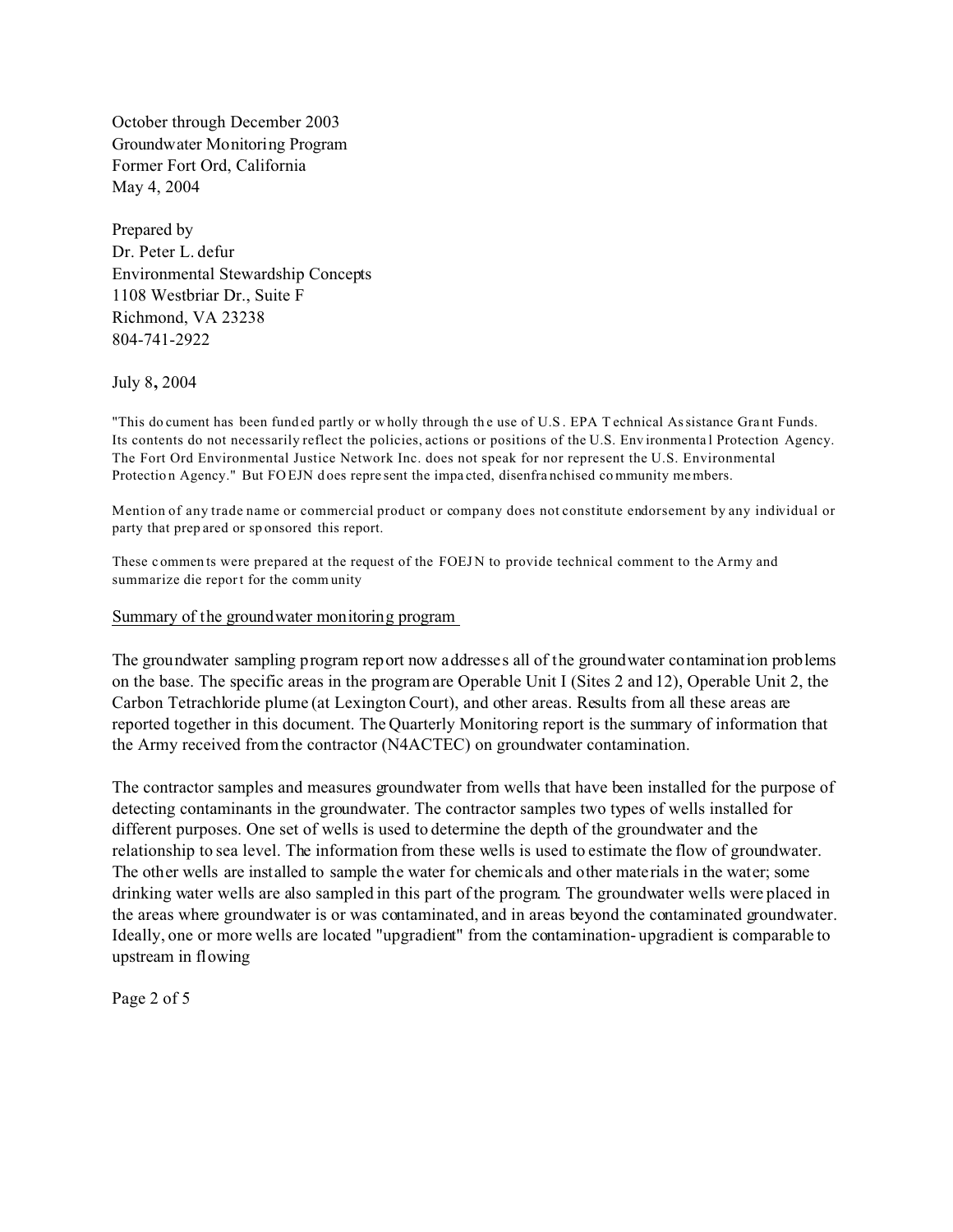surface waters. Other wells should also be placed farther away in areas that are believed to be unaffected by groundwater.

## **Comments and concerns from FOEJN:**

**We are not familiar with the company (NUCTEC), nor its employees. We have no way of knowing what was sampled, what contaminants were actually found and to what degree the contaminants registered. In other words, we have no of knowing what was actually found, or how much.** 

The monitoring program uses three different sampling techniques and devices for obtaining groundwater samples. One method is to suspend special plastic bags in the well and allow organic chemicals to move into the water in the bag. This method is a "passive diffusion bag" and is used in waters when other types of sampling would be difficult, require huge quantities of water, or disturb the water being sampled.

The other kind of sampling is with a special type of well that allows water to be sampled from specific depths in the well, without mixing. This system is called the "Westbay" well and is actually a different kind of well with special ports for sampling.

The sampling system also uses traditional groundwater wells from which water is pumped into sampling containers. Some drinking water wells and one irrigation well are sampled in this group of wells.

Groundwater is sampled quarterly in order to detect changes in contaminant levels (increases or decreases), direction and extent of contamination, identity of chemicals, or any other significant change in the groundwater contamination. The samples must be collected and analyzed by licensed and certified professionals, the samples handled and processed according to requirements listed in the contracts and legal agreements. The samples are taken at a frequency of once per quarter because groundwater movements are much slower than rivers and streams and experience has shown that quarterly monitoring provides the necessary data to identify groundwater problems. Quarterly sampling is also what is required according to federal law.

## **FOEJN comments and concerns:**

**We have not seen the licensed and certified professionals. We have no clue as to how the samples are tested, nor have we seen the legal agreement or / and contracts. This is a Federal Superfund, NPL site. Normal procedures do not apply here or at any other such site. In what instances has quarterly groundwater monitoring provided the necessary data to identify groundwater problems? Especially at Federal Superfund, NPL sites?** 

This report includes an important change in the reporting of groundwater data for Fort Ord- in the future, the groundwater data for OU 1 will not be included in the routine quarterly reports for groundwater, but will be included in a separate report. The Army needs to take some steps to inform the public of this administrative change. At present, the results of all four sampling areas are combined in this report. The future separation of OU 1 data will make the results more understandable. The remaining results need to be better separated in the report so that it is easier to identify specific groundwater sites.

## General comments on the Report

The report has no maps that are useful in understanding the report and the data. The Army should insert basic maps that show the location of the groundwater in the Marina area.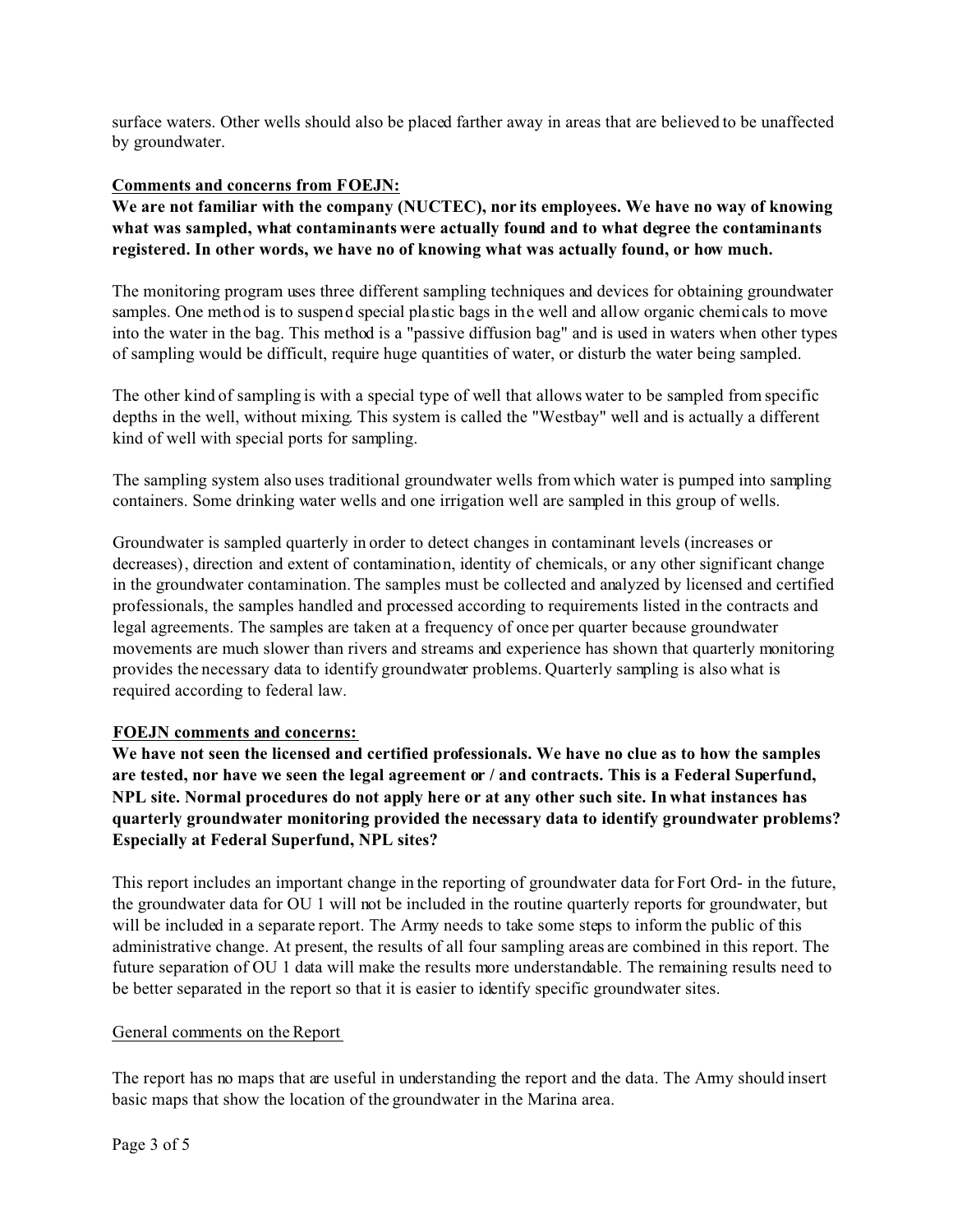The data are contained on a separate CD that is included in the hard copy of the report, making the report difficult to fully understand without a computer. The data are so voluminous that it is not practical to print a hard copy of the data for every report. However, in- the interest of public availability, the Army needs to make one hard copy of the data available to the public and inform the public of where and how to view this copy.

The report needs to have a better summary of the tabular data that are on the CD. Presently there is no tabular summary of the chemical data in the report, the report tables, or the appendices of the report. The report should give some indication of what chemicals were measured above the limit of detection, and which chemicals are present at levels above regulatory levels.

The technical data were reviewed to determine if there were any apparent errors, inconsistencies or other problems that would limit or question the use or applicability of the results. There seem to be no problems with the data- the samples were collected according to the protocols, measurements made according to specifications and the results seem acceptable. The qualified data are not out of the ordinary and do not present any particular problem in using the data.

The results do provide some disturbing information regarding the extent and nature of contamination in the groundwater on Fort Ord. The report explains that the OU I area is the place where **fire** training was conducted by putting out intentional fires set with waste solvents, including TCE. Thus, TCE is used as the major indicator of the contaminants in this groundwater. Table 2 reveals that the following chemicals were found in the groundwater above the level of detection:

Freon 113 Methyl ethyl ketone Methylene chloride Carbon tetrachloride Dichloroethene

Other monitoring well result show similar patterns of multiple chemicals:

Tetrachloroethene Trichloroethene Vinyl chloride Benzene Dichloroethane (2 forms) Dichloropropane Chloroform

Several samples had very high levels of total dissolved solids and chloride, usually together (see samples NV- BW-38-368). These are generally taken as indicators of contamination, which is already known to be a problem in these areas. The changes over time in total dissolved solids and chloride should indicate if the contamination is lessening or becoming worse. The continued high levels of these contaminants indicates that the source of the contamination has not let up in some of these areas- presumable in areas beneath the landfills.

Page 4 of 5